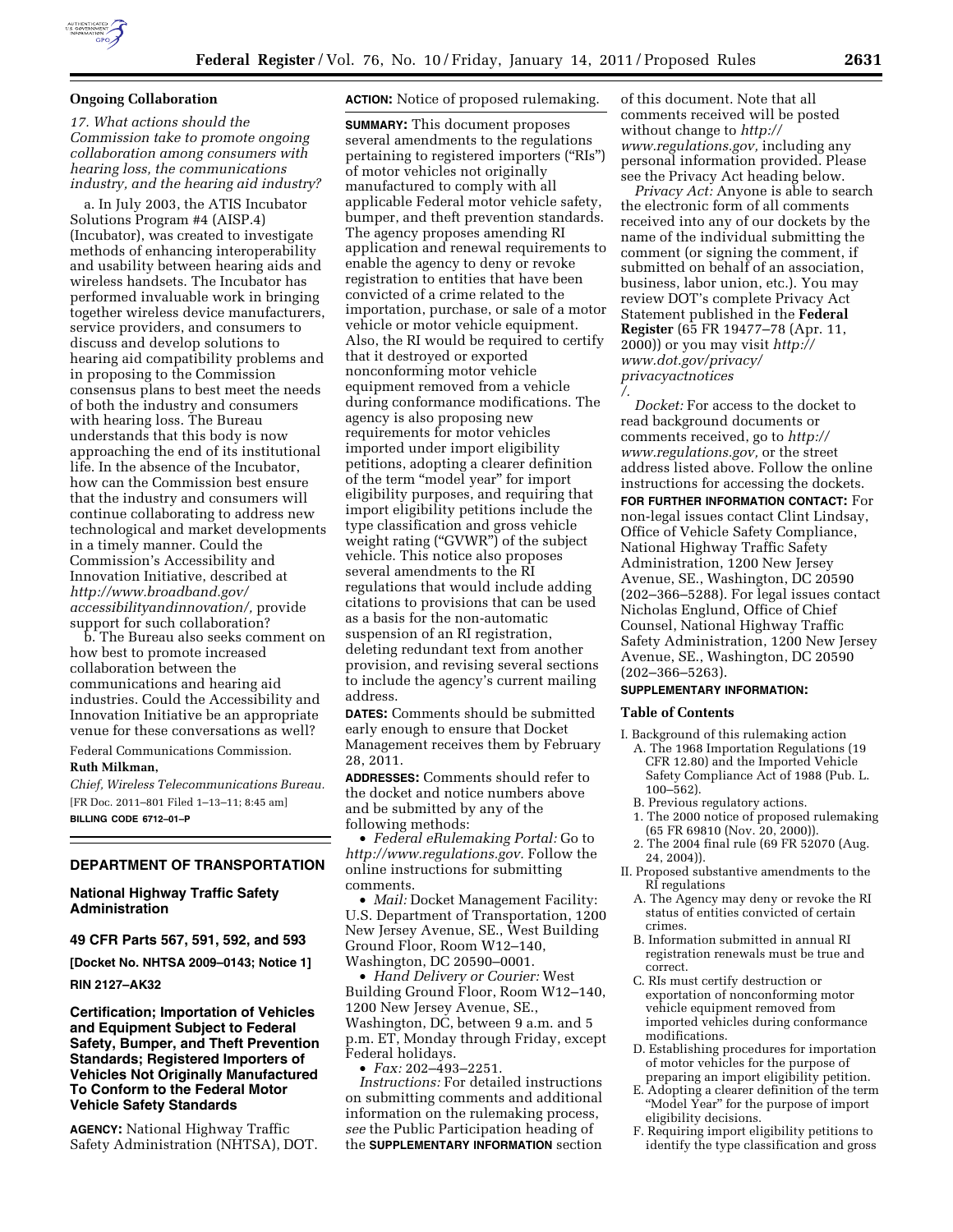vehicle weight rating ("GVWR") of the subject vehicles.

- G. Identifying a violation of regulations in part 592 as a basis for the non-automatic suspension or revocation of an RI registration.
- H. Deletion of redundant text from 49 CFR 592.5(a) identifying contents of the RI application.
- III. Technical Corrections
- A. Revisions to certain provisions to reflect the agency's new street address.
- IV. Effective Date
- V. Rulemaking Analyses and Notices Regulatory Text

## **I. Background of This Rulemaking Action**

# *A. The 1968 Importation Regulations (19 CFR 12.80) and the Imported Vehicle Safety Compliance Act of 1988 (Pub. L. 100–562)*

The National Traffic and Motor Vehicle Safety Act of 1966 as amended (''the Safety Act''), now codified at 49 U.S.C. Chapter 301 (''Motor Vehicle Safety''), requires imported vehicles to meet Federal motor vehicle safety standards (''FMVSS'') as well as bumper and theft prevention standards. Effective January 10, 1968, a regulation jointly issued by NHTSA and the United States Customs Service (''Customs''), 12 CFR 12.80, allowed permanent importation of motor vehicles not originally manufactured to meet applicable FMVSS if, within 120 days, the importer demonstrated that the vehicle had been brought into compliance with those standards.

The Imported Vehicle Safety Compliance Act of 1988 (Pub. L. 100– 562, ''the 1988 Act''), which became effective on January 31, 1990, limited the importation of vehicles that did not comply with the FMVSS to those capable of being modified to comply. To enhance oversight, the 1988 Act required that necessary modifications be performed by "registered importers" (''RIs''). RIs are business entities that have proven to NHTSA that they are technically and financially capable of importing nonconforming motor vehicles and of performing the necessary modifications on those vehicles so that they conform to all applicable FMVSS. See generally, 49 U.S.C. 30141–30147.

## *B. Previous Regulatory Actions*

1. The 2000 Notice of Proposed Rulemaking (65 FR 69810 (Nov. 20, 2000))

As mandated by the 1988 Act, the agency issued regulations covering the RI program (49 CFR parts 591 through 594) which superseded 12 CFR 12.80. *See* 54 FR 40069, Sept. 29, 1989.

After about a decade of experience with the initial regulations under the 1988 Act, the agency identified a number of unanticipated difficulties in administering the RI program. To address these difficulties and to ensure that imported vehicles were properly brought into conformance, the agency tentatively concluded that more information from applicants and more specificity about the duties of RIs would be necessary. NHTSA published a Notice of Proposed Rulemaking (''NPRM'') on November 20, 2000 seeking to clarify RI duties and application requirements. 65 FR 69810, Nov. 20, 2000. The NPRM proposed amendments clarifying the registration, suspension, and revocation procedures for RIs.

## 2. The 2004 Final Rule (69 FR 52070 (Aug. 24, 2004))

After considering the comments to the NPRM, the agency published a final rule amending the importation regulations on August 24, 2004. 69 FR 52070, Aug. 24, 2004. These amendments established new requirements for RI applicants and further delineated the duties of RIs. The amendments also clarified the procedures for suspending or revoking RI registrations.

### **II. Proposed Substantive Amendments to the RI Regulations**

## *A. The Agency May Deny or Revoke the RI Status of Entities Convicted of Certain Crimes*

The statute authorizing the RI program directs the agency to "establish" procedures for registering a person who complies with requirements prescribed by the Secretary [of Transportation] by regulation under this subsection [49 U.S.C. 30141(c)]  $* * * "$  As part of its responsibilities, an RI has the duty to ensure that each nonconforming vehicle that it imports or agrees to modify is brought into compliance with all applicable Federal motor vehicle safety and bumper standards, that an accurate statement of conformity is submitted to NHTSA certifying the vehicle's compliance following the completion of the modifications, and that the vehicle is not released for operation on the public roads until NHTSA releases the conformance bond. The agency approves RIs for the specific purpose of carrying out these important safety responsibilities. In this respect, each RI occupies a position of public trust to ensure that nonconforming vehicles imported under its auspices are properly conformed to all applicable standards before they are operated on public roads in the United States.

Congress provided a non-exhaustive list of requirements that NHTSA should adopt to promote integrity in the RI program. These include record keeping requirements, records and facilities inspection authority, and establishing technical and financial requirements. The statute does not explicitly address denying, suspending, or revoking RI registrations except in circumstances in which a person had failed to comply with motor vehicle regulations, has failed to pay required fees, or has already had a registration revoked.

Conviction of a crime related to the importation, purchase, or sale of a motor vehicle or motor vehicle equipment is, in NHTSA's view, inconsistent with holding a position of public trust such as being an RI.

The 2004 Rule (69 FR 52070, Aug. 24, 2004) required applicants to disclose the Social Security numbers of RI principals so the agency could perform criminal background checks. *See* 69 FR 52074, Aug. 24, 2004. The primary goal of these background checks was to ensure RI accountability and compliance with legal requirements. *Id.* at 52073–74. Applications that did not disclose Social Security numbers would be denied. *Id.* Two commenters to that final rule supported denying registration to applicants with a felony record involving motor vehicles or the motor vehicle business; no one opposed it. *Id.*  at 52074.

After adopting the rule, a petition for reconsideration challenged the use of RIs' Social Security numbers to perform background checks. *See* 70 FR 57797, Oct. 4, 2005. In response, the agency reassessed the need for applicants to submit Social Security numbers. NHTSA determined that disclosure of Social Security numbers was unnecessary. *Id.* Accordingly, the agency amended sections 592.5(a)(4)(ii) and (iii), eliminating requirements that RI applicants disclose Social Security numbers. *Id.* 

We now propose amending the RI regulations to prevent entities convicted of certain crimes from gaining or maintaining RI status. We propose amending 49 CFR 592.5(e)(1) to state that the agency may deny registration to applicants who have been convicted of a crime related to the importation, purchase or sale of motor vehicles or motor vehicle equipment. We also propose amending the regulations to allow the agency to deny registration to an applicant if any person associated with direct or indirect ownership or control of the applying entity, or any person employed by or associated with the applicant or applying entity, has been convicted of a crime related to the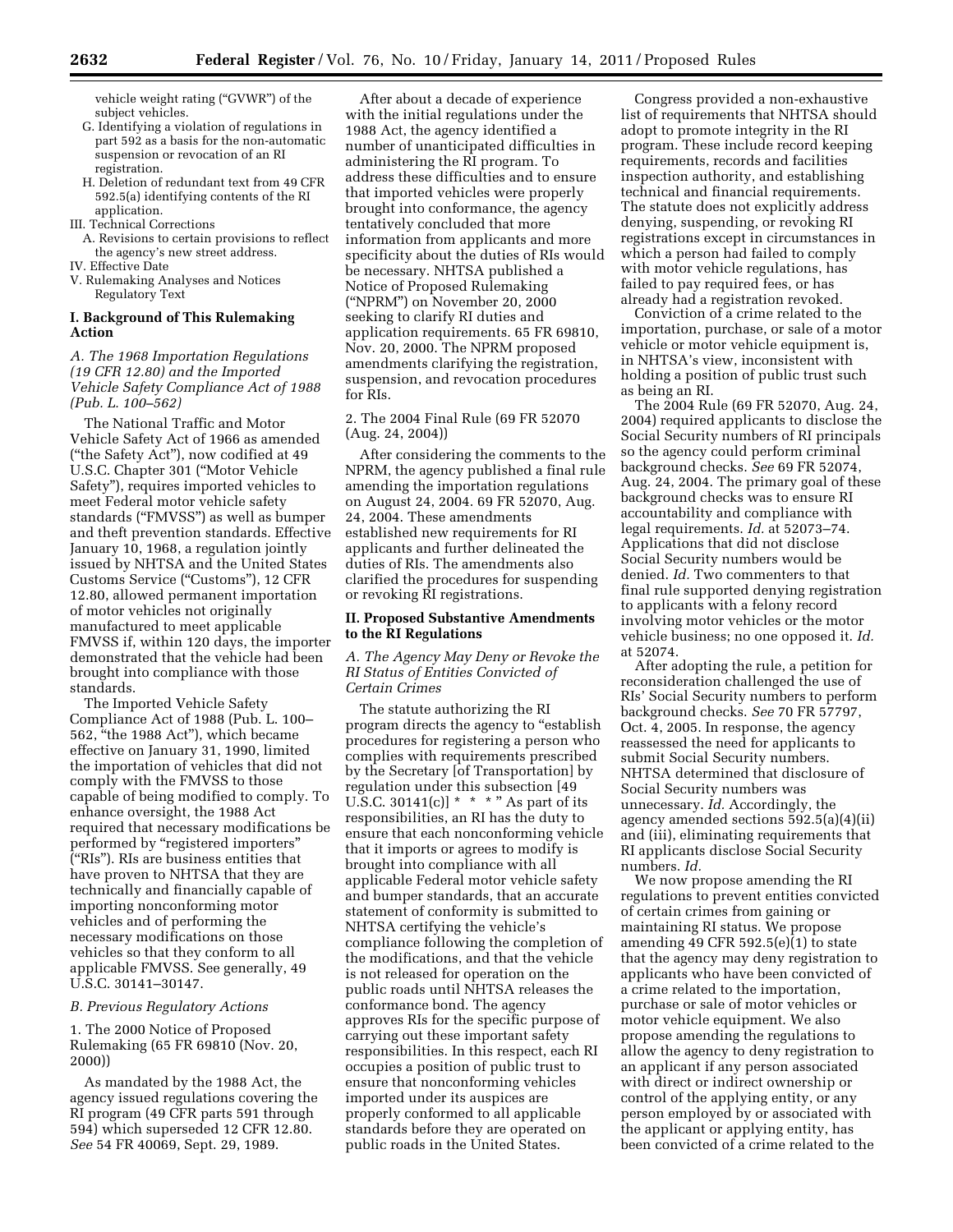importation, purchase or sale of motor vehicles or motor vehicle equipment. These offenses include, but are not limited to, title fraud, odometer fraud, or the sale of stolen vehicles. For the purposes of this rulemaking, the phrase ''convicted of a crime'' means a criminal conviction, whether entered on a verdict or plea, including a plea of *nolo contendere,* for which sentence has been imposed, whether convicted in U.S. or foreign jurisdictions.

Similarly for RIs seeking to renew their registration, we propose adding a new paragraph (i) to 49 CFR 592.5 that would allow the agency to deny registration renewal to RIs who have been convicted of a motor vehicle related crime.

The integrity of the RI program is also vulnerable to abuse when an entity, after becoming an RI, is convicted of a motor vehicle related crime. A convicted entity, possessing current registration and knowing that its registration will not be renewed, may have little incentive to faithfully follow its duties as an RI. The agency believes waiting until the end of the fiscal year to deny registration renewal to a convicted entity is an unacceptable risk. To protect the program from this risk, we propose amending Section 592.5(f) to state that an existing RI or any person who directly or indirectly owns or controls, or has common ownership or control of the RI's business, must not be convicted of a crime related to the importation, purchase, or sale of a motor vehicle or motor vehicle equipment. After the RI has been convicted, RI status may be revoked under Section 592.7(b).

## *B. Information Submitted in Annual RI Registration Renewal Must Be True and Correct*

Under 49 CFR 592.5(a)(11), parties applying for RI status must certify that all information provided in the application is true and correct. As noted above, RIs occupy a position of public trust by certifying that imported nonconforming vehicles have been brought into conformity with all applicable safety standards. In deciding whether to register an applicant as an RI, the agency must be able to trust that the information provided in the application is accurate and truthful. If the agency discovers that an applicant submitted false or inaccurate information, the application may be denied. 49 CFR 592.5(e)(1).

NHTSA's regulations require RIs to annually renew their registrations. When evaluating a request for renewal, the Administrator must be able to rely on the accuracy and truthfulness of the

annual statement submitted in support of that request, under 49 CFR 592.5(f) and 592.6(k). However, existing RIs are not currently required to certify that the renewal request is truthful. Therefore, we are proposing to amend § 592.5(f) and § 592.6(k) to require an RI to certify that all the information submitted in its annual renewal statement is true and correct. Any RI making a false or inaccurate certification in this statement may have its registration suspended or revoked pursuant to § 592.7(b).

## *C. RIs Must Certify Destruction or Exportation of Nonconforming Motor Vehicle Equipment Removed From Imported Vehicles During Conformance Modifications*

The 1988 Act allows an RI to permanently import nonconforming vehicles if NHTSA has determined that the vehicle can be modified to comply with all applicable FMVSS. RIs must often remove nonconforming motor vehicle equipment items and replace the components with equipment meeting applicable FMVSS. Motor vehicle equipment items subject to the FMVSS include tires, wheels, brake hoses, brake fluid, seat belt assemblies, lighting equipment, and glazing.

NHTSA has previously directed RIs to destroy or export the noncompliant equipment they remove from the vehicles they conform and to certify to NHTSA that they have done so in the statements of conformity that they submit for those vehicles.

Despite these efforts, there have been instances where nonconforming equipment removed from vehicles by RIs has been offered for sale. To help ensure that this noncompliant equipment does not enter interstate commerce, we propose amending § 592.6(d) to require RIs to certify that such equipment has been destroyed or exported. This certification would be made in the statement of conformity RIs submit to the agency upon the completion of all conformance modifications. Failing to certify the destruction or exportation of nonconforming equipment items removed from imported vehicles would result in the agency withholding release of the DOT conformance bond furnished for the vehicle at its time of entry and may also subject the RI to the suspension or revocation of its registration.

## *D. Establishing Procedures for Importation of Motor Vehicles for the Purpose of Preparing an Import Eligibility Petition*

A motor vehicle not originally manufactured to meet applicable FMVSS may not be imported on a permanent basis unless NHTSA determines, on its own initiative or upon the petition of an RI, that the vehicle is eligible for importation. 49 U.S.C. 30141(a)(1)(A).

Two categories of vehicles are eligible for importation under section 30141(a)(1). The first are vehicles that can be readily altered to conform to the FMVSS and are substantially similar to vehicles certified as conforming to those standards (i.e., U.S.-certified counterparts). The second category covers vehicles that do not have a substantially similar U.S.-certified counterpart but are capable of being altered to comply with all applicable FMVSS. In the latter category, proof of compliance is based on dynamic test data or evidence that NHTSA decides adequately demonstrates compliance. After NHTSA decides that a particular model and model year vehicle is eligible for importation, the agency assigns the vehicle a unique vehicle eligibility number that permits entry of the vehicle into the United States.

To develop a petition, an RI may need to physically examine at its facility in the United States a motor vehicle that was not certified by its manufacturer as complying with all applicable FMVSS and compare that vehicle to a U.S. certified vehicle of the same model and model year. If there is no substantially similar U.S.-certified vehicle, the RI may need to import as many as two motor vehicles in order to conduct crash tests and submit to NHTSA in conjunction with its petition the resultant test data or other evidence that the agency decides is adequate to show that the vehicle has safety features that comply with, or are capable of being altered to comply with, all applicable FMVSS. NHTSA has previously informed RIs that only one vehicle may be imported for the purpose of preparing an import eligibility petition, unless destructive test data is needed, in which case the agency will authorize the importation of one additional vehicle.

These allowances have been made on an *ad hoc* basis. In May 2006, NHTSA amended the HS–7 Declaration form by including a new Box 13 to permit the entry of nonconforming vehicles by RIs for the purpose of preparing an import eligibility petition. When it amended the form, the agency did not make corresponding amendments to 49 CFR part 591 to reflect the new contents of the HS–7 Declaration form. The agency is now proposing such an amendment to § 591.5.

NHTSA seeks to adopt a rule that will facilitate import eligibility petitions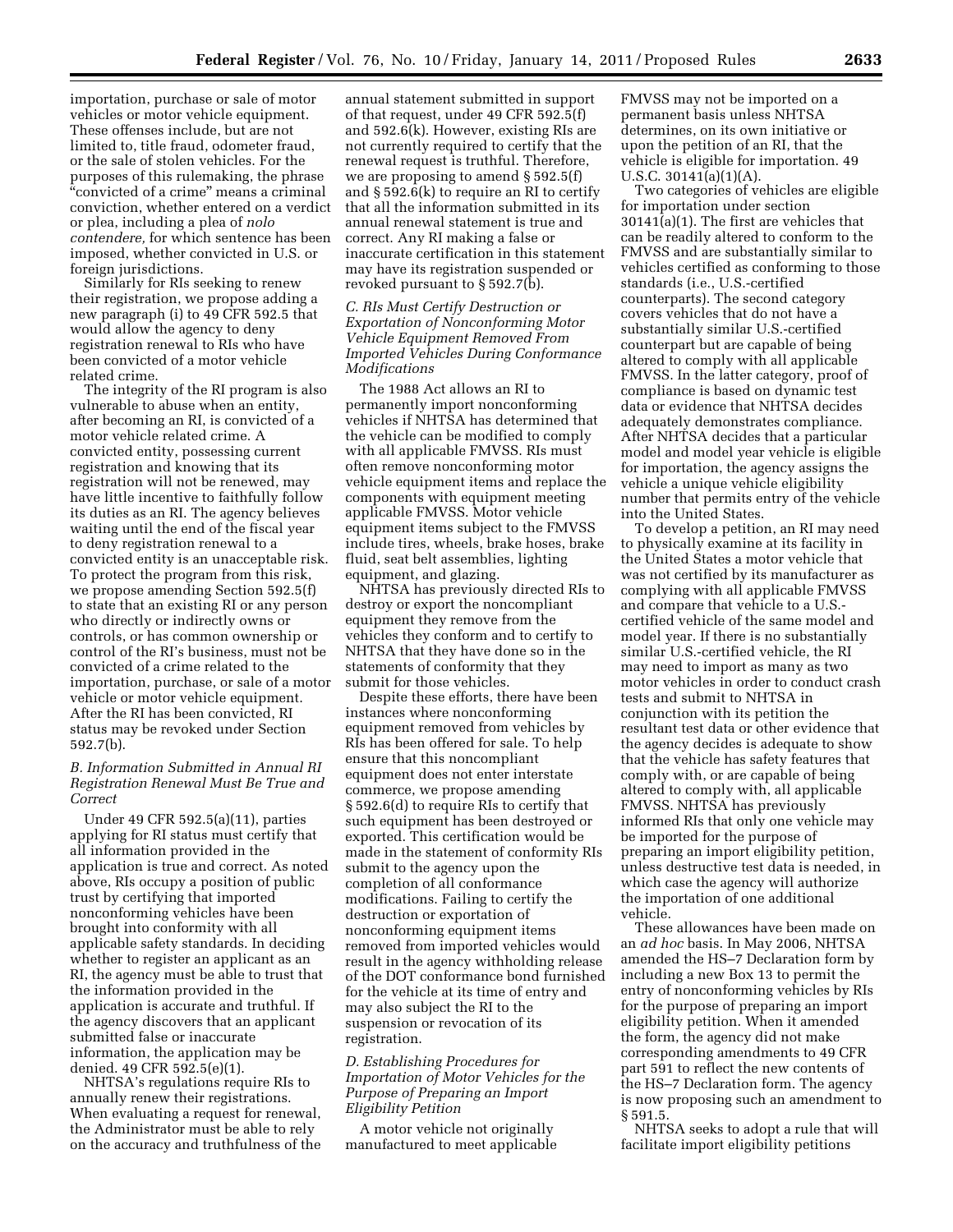without imposing unnecessary burdens on RIs or on the agency. To this end, NHTSA encourages commenters to state whether importing one vehicle is sufficient for the purpose of preparing an import eligibility petition for a substantially similar U.S.-certified vehicle and whether the importation of two vehicles is sufficient where destructive crash test data is required to prove compliance with all applicable FMVSS. Under today's proposal, an RI seeking to import a vehicle needed for preparing an import eligibility petition would inform NHTSA that it will, or has, petitioned the agency for an import eligibility decision. The RI would then need NHTSA's written permission to import the vehicle. RIs would be required to follow this procedure and could not declare the vehicle under Box 3 as one that has already been determined eligible for importation, or enter an agency-assigned vehicle eligibility number on the form. Improper use of an agency-assigned vehicle eligibility number on the HS–7 Declaration form for a vehicle imported to prepare an eligibility petition will be considered a violation of 49 U.S.C. 30112(a) and 49 CFR 592.6(a), which requires an RI to assure that the vehicle it imports is eligible for importation pursuant to 49 CFR part 593. Such a violation would subject the RI to the suspension or revocation of its registration. *See* 49 CFR 592.7(b)(1).

Vehicles imported for the purpose of preparing an import eligibility petition would only be authorized to remain in the United States for a limited time. The importing RI would be required to file an import eligibility petition with the agency within 180 days of the vehicle's entry date. The RI would be required to declare that it will destroy, export, or abandon the vehicle to the United States if NHTSA dismisses or denies the petition, if the RI withdraws the petition, or if the RI does not file a petition within 180 days from the date of entry. The RI would be required to have the vehicle destroyed, delivered to Customs for exportation, or abandoned to the United States within 30 days from the date of the dismissal, denial, or withdrawal of the RI's petition, as appropriate, or within 210 days from the date of the vehicle's entry if the RI fails to submit a petition. The RI would also be required to submit to NHTSA documentary proof of the vehicle's destruction, exportation, or abandonment within 15 days from the date of such action.

An RI would not need to obtain a DOT conformance bond when importing a nonconforming vehicle for the purpose of preparing an import

eligibility petition because these bonds are only needed when NHTSA has decided that a particular vehicle is capable of being modified to meet U.S. standards. The proposal thus relies on the use of a Temporary Importation Bond (''TIB''). The TIB serves as the RI's promise that the vehicle, which is imported on a temporary basis for up to one year for the purpose of testing or inspection, will be exported or destroyed. The RI must post a TIB with U.S. Customs and Border Protection (''CBP'') for twice the amount of duty, taxes, etc. that would otherwise be due at the time the vehicle is imported. If the RI does not export or destroy the vehicle, it is subject to forfeiture of the TIB and penalties for violations of NHTSA's regulations including civil penalties and the suspension or revocation of the RI's registration.

The agency is also proposing that once an eligibility petition is granted, the RI must furnish a DOT conformance bond, export the vehicle, abandon the vehicle to the United States, or destroy it. If the RI intends to bring the vehicle into compliance, a complete conformance package must be submitted to the agency within 120 days from the date the petition is granted. If the vehicle has been destroyed, the RI must submit documentary proof of the destruction to the agency within 30 days from the date destruction. These recitals would be reflected in the text that the agency is proposing to add to § 591.5.

## *E. Adopting a Clearer Definition of the Term* ''*Model Year*'' *for the Purpose of Import Eligibility Decisions*

When an import eligibility petition is based on the substantial similarity of the subject vehicle to a U.S.-certified counterpart, section  $30141(a)(1)(A)$ requires the agency to make the eligibility decision on a model and model year basis. If there is no substantially similar U.S.-certified counterpart, the statute does not specify that the decision be made on a model year basis.

Vehicles manufactured for sale in the United States are typically assigned model year designations for marketing purposes. Although the model year traditionally begins on September 1, it can begin on other dates as well. A date that is more important from the agency's perspective is the vehicle's ''date of manufacture,'' defined as the date on which manufacturing operations are completed on a vehicle at its place of main assembly. *See* 49 CFR 571.7 and 49 CFR  $567.4(g)(2)$ . The agency uses a vehicle's date of manufacture to identify the specific FMVSS requirements that the vehicle must be certified to meet.

Manufacturers of vehicles intended for sale in the U.S. must affix to those vehicles a label that, among other things, identifies the vehicle's date of manufacture and certifies that the vehicle complies with all applicable FMVSS in effect on that date. 49 U.S.C. 30115; 49 CFR 567.4(g). The model year designation that a manufacturer assigns to a U.S.-certified vehicle has no bearing on the vehicle's compliance with applicable FMVSS.

Many European manufacturers do not use a model year designation for vehicles manufactured for their own markets. Instead, they rely on the calendar year in which the vehicle is produced. Moreover, the countries in which these vehicles are produced generally do not assign model year designations. Although, as previously noted, September 1 through August 31 is commonly accepted as the model year for the purpose of marketing vehicles in the United States, these dates have limited relevance, if any, to vehicles that are produced for sale abroad. Consequently, the agency is proposing to amend 49 CFR 593.4 by deleting ''the calendar year that begins on September 1 and ends on August 31 of the next calendar year,'' as one of the alternative definitions of the term "model year," and adopting in its place ''the calendar year (i.e., January 1 through December 31) in which manufacturing operations are completed on the vehicle at its place of main assembly.'' This language corresponds to 49 CFR 567.4(g) $(2)$ , which identifies how the date of manufacture is to be selected for the purpose of a vehicle's certification label.

This change should eliminate much of the confusion now confronting RIs over the issue of whether a given vehicle manufactured for sale abroad has a substantially similar U.S.-certified counterpart of the same model year.

After an RI performs all modifications necessary to conform a vehicle to all applicable Federal motor vehicle safety and bumper standards, and remedies all noncompliances and defects that are the subject of any pending safety recalls, the RI must permanently affix to the vehicle a certification label that meets the content requirements of 49 CFR 567.4(k). Under 49 CFR 567.4(k)(4)(i), the RI must identify the vehicle's model year or year of manufacture on the label. We propose to amend 49 CFR 567.4(k)(4)(i) to reflect the proposed definition of model year that would be added to 49 CFR 593.4.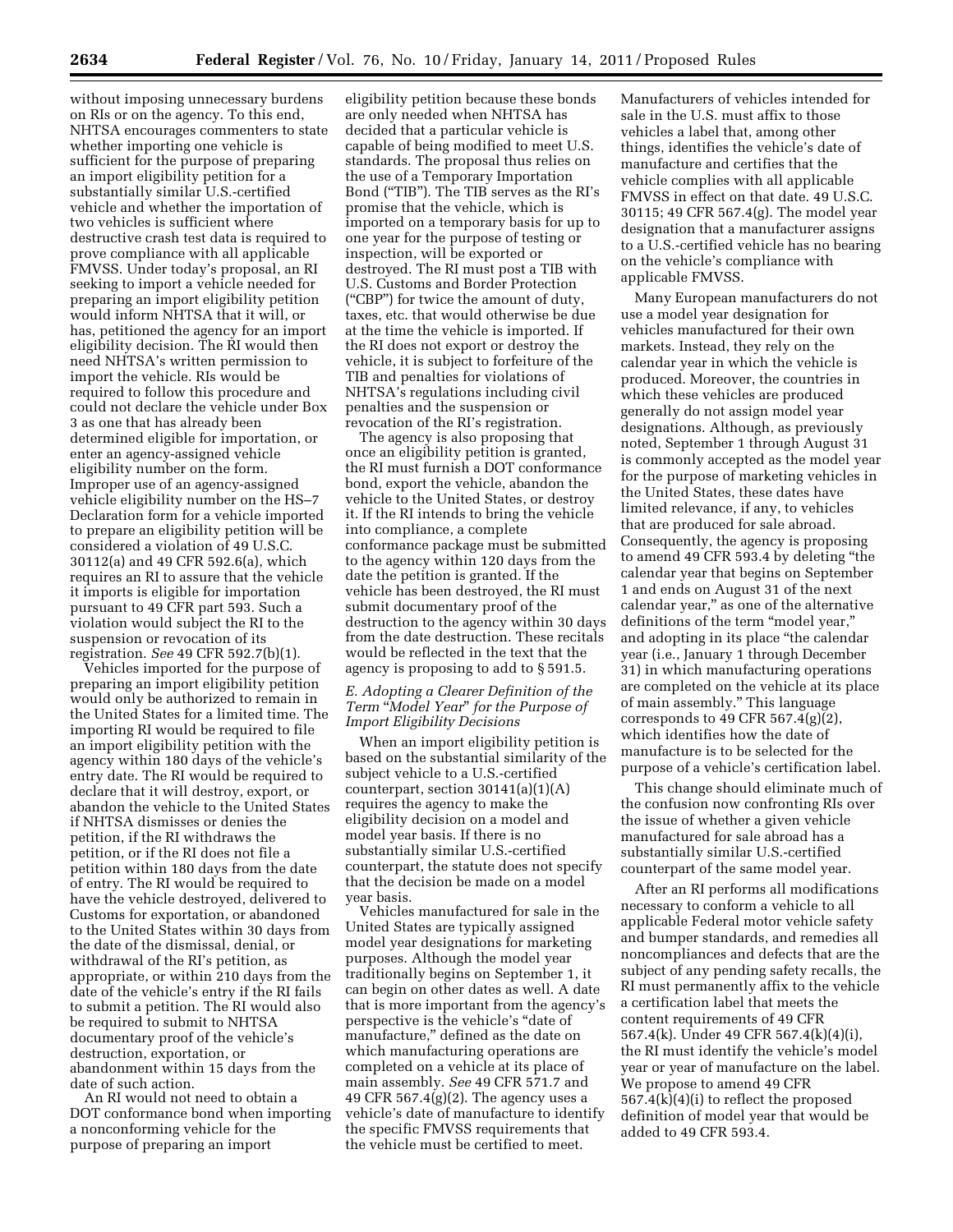## *F. Requiring Import Eligibility Petitions To Identify the Type Classification and Gross Vehicle Weight Rating (*''*GVWR*''*) of the Subject Vehicles*

In making import eligibility determinations, the agency determines the safety standards applicable to a particular vehicle by, among other things, taking account of the model, model year, the type classification, and the gross vehicle weight rating (''GVWR'') of the vehicle. The various type classifications that a vehicle can be assigned are defined in the agency's regulations at 49 CFR 571.3. Those type classifications include passenger car, multipurpose passenger vehicle (''MPV''), truck, bus, motorcycle, trailer, and low speed vehicle (''LSV''). The regulations also define GVWR as the loaded weight of the vehicle as specified by the original manufacturer. 49 CFR 571.3.

The agency has ready access to the type classification and GVWR for U.S. certified vehicles. Manufacturers of U.S.-certified vehicles must identify the type classification on the vehicle's certification label. *See* 49 CFR 567.4. Manufacturers must also identify on the certification label the GVWR they have assigned to the vehicle. 49 CFR 567.4(g)(3). However, determining the type classification and GVWR of a motor vehicle without a substantially similar U.S.-certified counterpart can be difficult. The agency may expend considerable time and effort ascertaining this information, thereby delaying the processing of the petition.

To rectify this situation, NHTSA is proposing that all import eligibility petitions must include the type classification and the GVWR assigned to the vehicle by its original manufacturer. Under 49 CFR 593.6(b), petitions must now include the model and model year of the subject vehicle, as well as data, views, and arguments demonstrating that the vehicle has safety features that comply with, or are capable of being modified to comply with, all applicable FMVSS. This proposal would amend 49 CFR 593.6(b) by adding language to require identification of the vehicle's type classification and GVWR as defined in 49 CFR 571.3.

*G. Identifying a Violation of Regulations in Part 592 as a Basis for The Non-Automatic Suspension or Revocation of an RI Registration* 

NHTSA is required by statute to establish procedures for revoking or suspending an RI's registration for not complying with a requirement of 49 U.S.C. 30141–30147, or any of 49 U.S.C. 30112, 30115, 30117–30122, 30125(c),

30127, or 30166, or any regulations issued under these sections. 49 U.S.C. 30141(c)(4). Regulations implementing this provision are found at 49 CFR 592.7. The agency amended § 592.7(b) as part of the 2004 rule to list the regulations, if violated, that are grounds for suspension or revocation. These regulations were identified as including, but not being limited to, parts 567, 568, 573, 577, 591, 593, and 594. Part 592 was inadvertently omitted from this list (which was not exclusive); we now propose amending the provision to add Part 592.

## *H. Deletion of Redundant Text From 49 CFR 592.5(a) Identifying Contents of the RI Application*

49 CFR 592.5(a)(4)(v) requires an application for registration as an RI to include the statement that ''the applicant has never had a registration revoked pursuant to § 592.7, nor is it, nor was it, directly or indirectly, owned or controlled by, or under common ownership or control with, a Registered Importer that has had a registration revoked pursuant to § 592.7.'' This requirement is also expressed, in identical language, in § 592.5(a)(6). To correct this redundancy, we propose deleting the text at  $\S 592.5(a)(4)(v)$ .

## **III. Technical Corrections**

*Revisions to Certain Provisions To Reflect the Agency's New Street Address* 

Sections 591.6(f)(1), 592.5(a)(1), 592.8(b), 593.5(b)(2), and 593.10(a), prescribe requirements for submitting information to NHTSA and list the agency's address. The agency will amend these sections to reflect the agency's new street address. This does not require notice and comment but, for ease of administration, we are including it in this notice.

#### **IV. Effective Date**

The amendments proposed in this notice would become effective 60 days after issuance of the final rule, apart from those revising provisions that identify the agency's street address.

### **V. Rulemaking Analyses and Notices Regulatory Text**

### *A. Executive Order 12866 and DOT Regulatory Policies and Procedures*

Executive Order 12866, ''Regulatory Planning and Review'' (58 FR 51735, Oct. 4, 1993), provides for making determinations as to whether a regulatory action is "significant" and therefore subject to Office of Management and Budget (''OMB'') review and subject to the requirements of the Executive Order. The Order

defines a ''significant regulatory action'' as one that is likely to result in a rule that may:

(1) Have an annual effect on the economy of \$100 million or more or adversely affect in a material way the economy, a sector of the economy, productivity, competition, jobs, the environment, public health or safety, or State, local, or Tribal governments or communities;

(2) Create a serious inconsistency or otherwise interfere with an action taken or planned by another agency;

(3) Materially alter the budgetary impact of entitlements, grants, user fees, or loan programs or the rights and obligations of recipients thereof; or

(4) Raise novel legal or policy issues arising out of legal mandates, the President's priorities, or the principles set forth in the Executive Order.

NHTSA has considered the impact of this rulemaking action under Executive Order 12866 and the Department of Transportation's regulatory policies and procedures. This rulemaking is not significant. Accordingly, the Office of Management and Budget has not reviewed this rulemaking document under Executive Order 12886. Further, NHTSA has determined that the rulemaking is not significant under the Department of Transportation's regulatory policies and procedures. NHTSA currently anticipates the costs of the final rule to be so minimal as not to warrant preparation of a full regulatory evaluation. The action does not involve any substantial public interest or controversy. There would be no substantial effect upon State and local governments. There would be no substantial impact upon a major transportation safety program. A regulatory evaluation analyzing the economic impact of the final rule establishing the RI program, adopted on September 29, 1989, was prepared, and is available for review in the docket.

### *B. Regulatory Flexibility Act*

Pursuant to the Regulatory Flexibility Act (5 U.S.C. 601 *et seq.*), as amended by the Small Business Regulatory Enforcement Fairness Act of 1996 (''SBREFA''), whenever an agency is required to publish a notice of proposed rulemaking for any proposed or final rule, it must prepare and make available for public comment a regulatory flexibility analysis that describes the effect of the rule on small entities (*i.e.,*  small businesses, small organizations, and small governmental jurisdictions). The Small Business Administration's regulations at 13 CFR part 121 define a small business, in part, as a business entity "which operates primarily within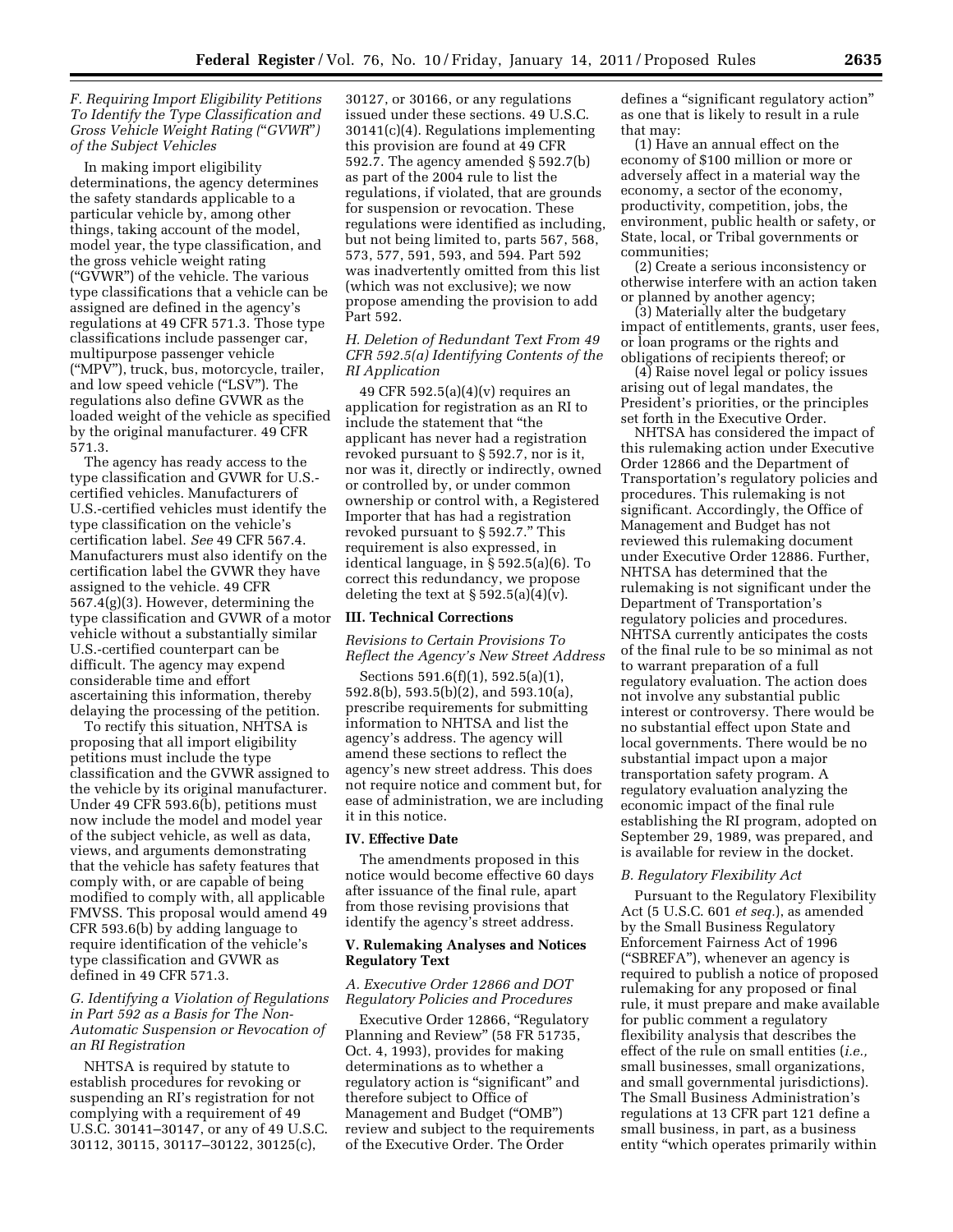the United States.'' See 13 CFR 121.105(a). No regulatory flexibility analysis is required if the head of an agency certifies that the rule would not have a significant economic impact on a substantial number of small entities. The SBREFA amended the Regulatory Flexibility Act to require Federal agencies to provide a statement of the factual basis for certifying that a rule would not have a significant economic impact on a substantial number of small entities.

The agency has considered the effects of this proposed rulemaking under the Regulatory Flexibility Act, and certifies that if the proposed amendments are adopted they would not have a significant economic impact upon a substantial number of small entities.

The following is NHTSA's statement providing the factual basis for the certification (5 U.S.C. 605(b)). The proposed amendments would primarily affect entities modifying nonconforming vehicles that are small businesses within the meaning of the Regulatory Flexibility Act. At present, 65 such entities are registered with NHTSA. The proposed amendments would not significantly increase operating costs for any of these entities or impose any additional financial burden upon them.

Small governmental jurisdictions would not be affected at all since they are generally neither importers nor purchasers of nonconforming motor vehicles.

## *C. Executive Order 13132 (Federalism)*

NHTSA has examined today's NPRM pursuant to Executive Order 13132 (64 FR 43255; Aug. 10, 1999) and believes that no additional consultation with States, local governments, or their representatives is mandated beyond the rulemaking process. The agency believes that the NPRM, if made final, would not have sufficient federalism implications to warrant consultation with State and local officials or the preparation of a federalism summary impact statement. This NPRM, if made final, would not have ''substantial direct effects on the States, on the relationship between the national government and the States, or on the distribution of power and responsibilities among the various levels of government.''

#### *D. National Environmental Policy Act*

NHTSA has analyzed this action for the purposes of the National Environmental Policy Act. The action would not have a significant effect upon the environment because it is not likely to change the volume of motor vehicles imported through RIs.

## *E. Executive Order 12988 (Civil Justice Reform)*

Pursuant to Executive Order 12988 "Civil Justice Reform," this agency has considered whether this proposed rule would have any retroactive effect. NHTSA concludes that this proposed rule would not have any retroactive effect. Judicial review of a rule based on this proposal may be obtained pursuant to 5 U.S.C. 702. That section does not require that a petition for reconsideration be filed prior to seeking judicial review.

## *F. Unfunded Mandates Reform Act of 1995*

Section 202 of the Unfunded Mandates Reform Act of 1995 (''UMRA'') requires agencies to prepare a written assessment of the costs, benefits, and other effects of proposed or final rules that include a Federal mandate likely to result in the expenditure by State, local, or tribal governments, in the aggregate, or by the private sector, of more than \$100 million annually (adjusted for inflation with the base year of 1995). Before promulgating a rule for which a written assessment is needed, Section 205 of the UMRA generally requires NHTSA to identify and consider a reasonable number of regulatory alternatives and to adopt the least costly, most cost-effective, or least burdensome alternative that achieves the objectives of the rule. The provisions of Section 205 do not apply when they are inconsistent with applicable law. Moreover, Section 205 allows NHTSA to adopt an alternative other than the least costly, most costeffective, or least burdensome alternative if the agency publishes with the final rule an explanation why that alternative was not adopted. Because a final rule based on this proposal would not require the expenditure of resources beyond \$100 million annually, this action is not subject to the requirements of Sections 202 and 205 of the UMRA.

#### *G. Plain Language*

Executive Order 12866 and the President's memorandum of June 1, 1998, require each agency to write all rules in plain language. Application of the principles of plain language includes consideration of the following questions:

- —Have we organized the material to suit the public's needs?
- —Are the requirements in the proposed rule clearly stated?
- —Does the proposed rule contain technical language or jargon that is unclear?
- —Would a different format (grouping and order of sections, use of headings, paragraphing) make the rule easier to understand?
- —Would more (but shorter) sections be better?
- —Could we improve clarity by adding tables, lists, or diagrams?
- —What else could we do to make the rule easier to understand?

If you have any responses to these questions, please include them in your comments on this document.

### *H. Paperwork Reduction Act*

Under the Paperwork Reduction Act of 1995, a person is not required to respond to a collection of information by a Federal agency unless the collection displays a valid OMB control number. Today's NPRM includes collections of information that are part of ''Importation of Vehicles and Equipment Subject to the Federal Motor Vehicle Safety, Bumper, and Theft Prevention Standards,'' OMB control number 2127–0002. This clearance is valid though November 30, 2010. NHTSA has submitted to OMB a request for renewal of OMB control number 2127–0002. The request for renewal addresses the minor increase in the collection of information that would result if this NPRM is made final.

### *I. Executive Order 13045*

Executive Order 13045 applies to any rule that (1) is determined to be "economically significant" as defined under E.O. 12866, and (2) concerns an environmental, health, or safety risk that NHTSA has reason to believe may have a disproportionate effect on children. If the regulatory action meets both criteria, we must evaluate the environmental health or safety effects of the planned rule on children, and explain why the planned rule is preferable to other potentially effective and reasonably feasible alternatives considered by us.

This rulemaking is not economically significant and no analysis of its impact on children is required.

## *J. National Technology Transfer and Advancement Act*

Section 12(d) of the National Technology Transfer and Advancement Act of 1995 (''NTTAA''), Public Law 104–113, section 12(d) (15 U.S.C. 272) directs NHTSA to use voluntary consensus standards in its regulatory activities unless doing so would be inconsistent with applicable law or otherwise impractical. Voluntary consensus standards are technical standards (*e.g.,* materials specifications, test methods, sampling procedures, and business practices) that are developed or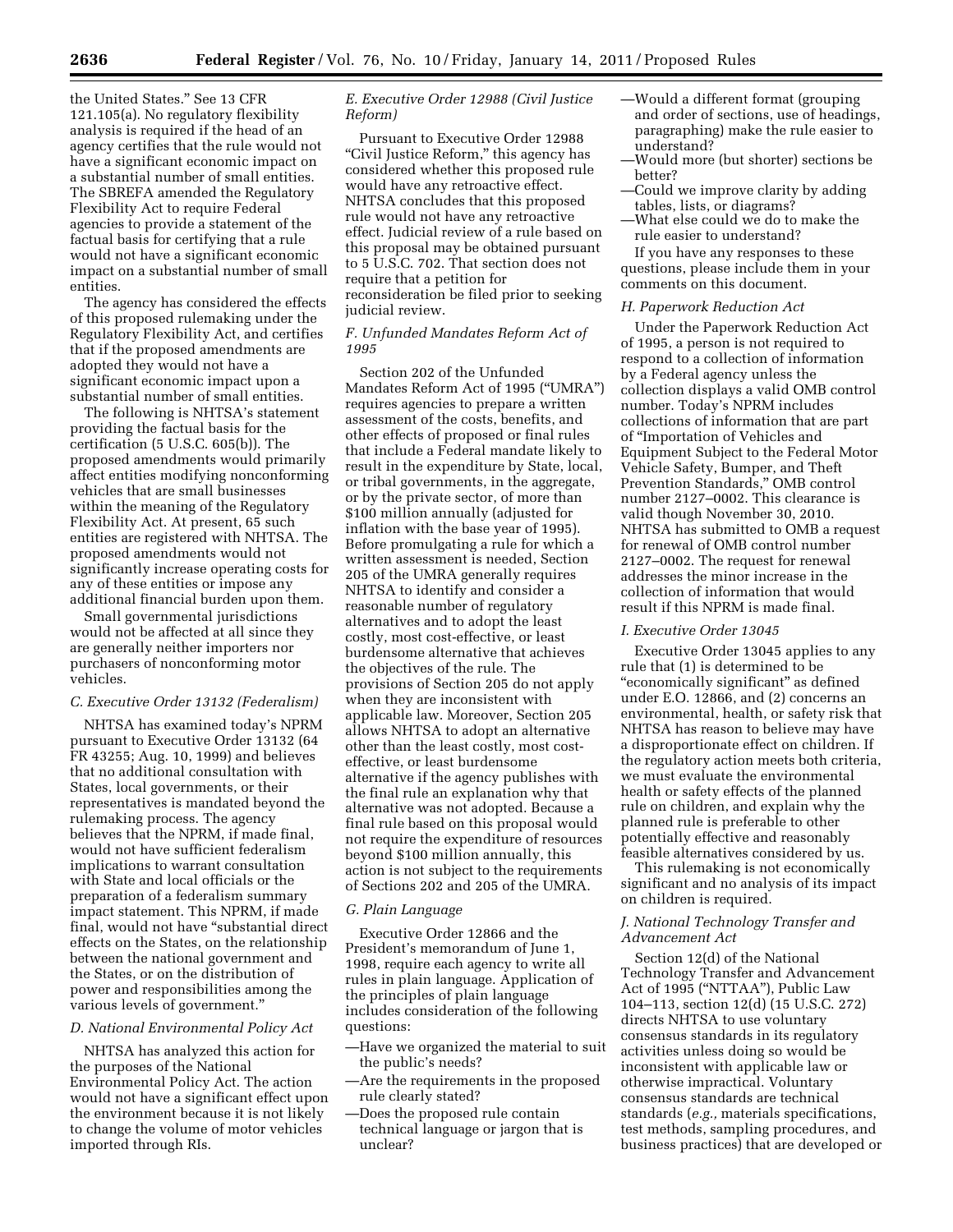adopted by voluntary consensus standards bodies, such as the Society of Automotive Engineers (''SAE''). The NTTAA directs the agency to provide Congress, through the OMB, with explanations when we decide not to use available and applicable voluntary consensus standards.

After conducting a search of available sources, we have concluded that there are no voluntary consensus standards applicable to this proposed rule.

### *K. Public Participation*

How do I prepare and submit comments?

Your comments must be written in English. To ensure that your comments are correctly filed in the Docket, please include the docket number of this document in your comments.

Your comments must not be more than 15 pages long (49 CFR 553.21). We established this limit to encourage you to write your primary comments in a concise fashion. However, you may attach necessary additional documents to your comments. There is no limit on the length of the attachments.

Please submit two copies of your comments, including the attachments, to Docket Management identified at the beginning of this document, under **ADDRESSES**.

How can I be sure that my comments were Rrceived?

If you wish Docket Management to notify you upon its receipt of your comments, enclose a self-addressed, stamped postcard in the envelope containing your comments. Upon receiving your comments, Docket Management will return the postcard by mail.

How do I submit confidential business information?

If you wish to submit any information under a claim of confidentiality, you should submit three copies of your complete submission, including the information you claim to be confidential business information, to the Chief Counsel, NHTSA, at the address given at the beginning of this document under **FOR FURTHER INFORMATION CONTACT**. In addition, you should submit two copies from which you have deleted the claimed confidential business information, to Docket Management at the address given at the beginning of this document under **ADDRESSES**. When you send a comment containing information claimed to be confidential business information, you should include a cover letter setting forth the information specified in our

confidential business information regulation, 49 CFR part 512.

Will the agency consider late comments?

We will consider all comments that Docket Management receives before the close of business on the comment closing date identified at the beginning of this notice under **DATES**. To the extent possible, we will also consider comments that Docket Management receives after that date. If Docket Management receives a comment too late for us to consider in developing a final rule, we will consider that comment as an informal suggestion for future rulemaking action.

How can I read the comments submitted by other people?

You may read the comments received by Docket Management at the address and times given at the beginning of this document under **ADDRESSES**.

You may also read the comments on the Internet. To read the comments on the Internet, take the following steps:

(1) Go to the Federal Docket Management System ("FDMS") Web page *[http://www.regulations.gov.](http://www.regulations.gov)* 

(2) On that page, click on ''search for dockets.''

(3) On the next page (*[http://](http://www.regulations.gov/fdmspublic/component/main) [www.regulations.gov/fdmspublic/](http://www.regulations.gov/fdmspublic/component/main)  [component/main](http://www.regulations.gov/fdmspublic/component/main)*), select NATIONAL HIGHWAY TRAFFIC SAFETY ADMINISTRATION from the dropdown menu in the Agency field, enter the Docket ID number and title shown at the heading of this document, and select "RULEMAKING" from the dropdown menu in the Type field.

(4) After entering that information, click on ''submit.''

(5) The next page contains docket summary information for the docket you selected. Click on the comments you wish to see. You may download the comments. Although the comments are imaged documents, instead of the word processing documents, the ''pdf'' versions of the documents are word searchable. Please note that even after the comment closing date, we will continue to file relevant information in the Docket as it becomes available. Further, some people may submit late comments. Accordingly, we recommend that you periodically search the Docket for new material.

#### *L. Regulation Identifier Number (RIN)*

The Department of Transportation assigns a regulation identifier number (''RIN'') to each regulatory action listed in the Unified Agenda of Federal Regulations. The Regulatory Information Service Center publishes the Unified

Agenda in April and October of each year. You may use the RIN that appears in the heading on the first page of this document to find this action in the Unified Agenda.

## **List of Subjects in 49 CFR parts 567, 591, 592, and 593**

Imports, Motor Vehicle Safety, Motor Vehicles, Reporting and Recordkeeping Requirements.

In consideration of the foregoing, the agency proposes to amend part 567, Certification, part 591, Importation of Vehicles and Equipment Subject to Federal Safety, Bumper and Theft Prevention Standards; part 592, Registered Importers of Vehicles Not Originally Manufactured to Conform to the Federal Motor Vehicle Safety Standards; and part 593, Determinations that a Vehicle Not Originally Manufactured to Conform to the Federal Motor Vehicle Safety Standards is Eligible for Importation, in Title 49 of the Code of Federal Regulations as follows:

### **PART 567—CERTIFICATION**

1. The authority citation for part 567 continues to read as follows:

**Authority:** 49 U.S.C. 322, 30111, 30115, 30117, 30166, 32502, 32504, 33101–33104, 33108, and 33109; delegation of authority at 49 CFR 1.50.

2. In *§ 567.4,* revise the second sentence in paragraph  $(k)(4)(i)$  to read as follows:

**§ 567.4 Requirements for manufacturers of motor vehicles.** 

### \* \* \* \* \*

\* \* \* \* \*

(k) \* \* \*

(4) \* \* \* (i) \* \* \* ''Model year'' is used as defined in § 593.4 of this chapter.

# **PART 591—IMPORTATION OF VEHICLES AND EQUIPMENT SUBJECT TO FEDERAL SAFETY, BUMPER AND THEFT PREVENTION STANDARDS**

1. The authority citation for part 591 continues to read as follows:

**Authority:** Pub. L. 100–562, 49 U.S.C. 322(a), 30117, 30141–30147; delegation of authority at 49 CFR 1.50.

2. Add § 591.5(l) to read as follows:

#### **§ 591.5 Declarations required for importation.**

\* \* \* \* \* (l) The vehicle does not conform to all applicable Federal Motor Vehicle Safety and Bumper Standards (but does conform to applicable Federal Theft Prevention Standards) but the importer is eligible to import it because: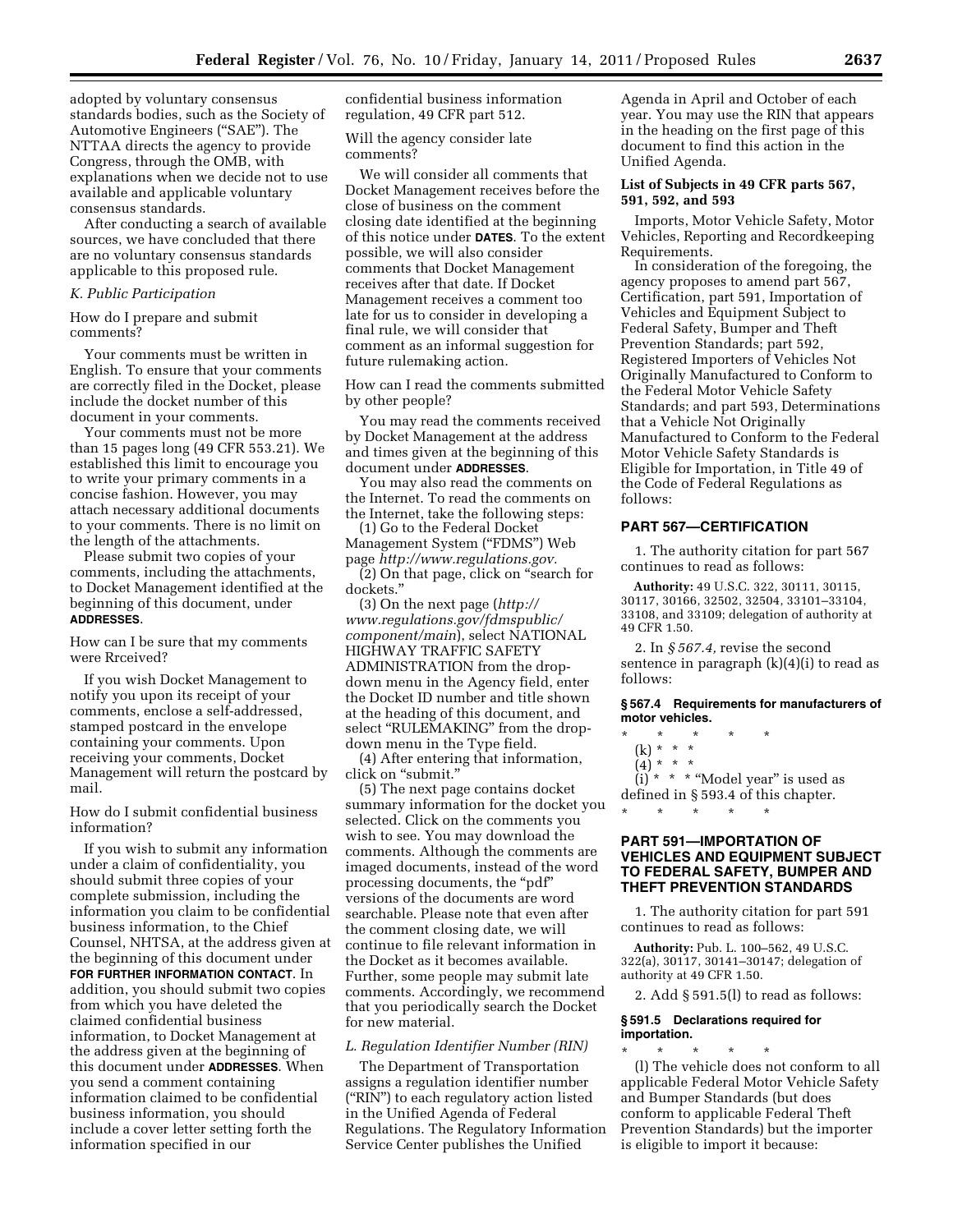(1) The importer has registered with NHTSA pursuant to Part 592 of this chapter, and such registration has not been revoked or suspended;

(2) The importer has informed NHTSA that (s)he intends to submit, or has already submitted, a petition requesting that NHTSA determine whether the vehicle is eligible for importation; and

(3) The importer has:

(i) Submitted to the Administrator a letter requesting permission to import the vehicle for the purpose of preparing an import eligibility petition; and

(ii) Received written permission from the Administrator to import the vehicle.

3. Amend § 591.6 by revising the last sentence of paragraph (f)(1) and adding a new paragraph (g) to read as follows:

### **§ 591.6 Documents accompanying declarations.**

- \* \* \* \* \*
- (f) \* \* \*

 $(1)$  \* \* \* The request shall be addressed to Director, Office of Vehicle Safety Compliance, West Building— Fourth Floor, Room W43–481, Mail Code NVS–220, 1200 New Jersey Avenue, SE, Washington, DC 20590. \* \* \* \* \*

(g) A declaration made pursuant to § 591.5(l) shall be accompanied by the following documentation:

(1) A letter from the Administrator authorizing importation pursuant to § 591.5(l). Any person seeking to import a motor vehicle pursuant to this section must submit, in advance of such importation, a written request to the Administrator containing a full and complete statement identifying the vehicle, its original manufacturer, model, model year (if assigned) or date of manufacture (if a model year is not assigned), VIN, the vehicle classification (the various classifications are defined in § 571.3), and the Gross Vehicle Weight Rating (GVWR) assigned to the vehicle by its manufacturer. The statement must also declare that the specific purpose of importing this vehicle is to prepare a petition to the Administrator requesting a determination whether the vehicle is eligible for importation pursuant to part 593 and that the importer has filed, or intends to file within 180 days of the vehicle's entry date, a petition pursuant to § 593.5. The request must be addressed to Director, Office of Vehicle Safety Compliance, Fourth Floor, Room W43–481, Mail Code NVS–220, 1200 New Jersey Avenue, SE., Washington, DC 20590.

4. In § 591.7, add paragraph (f) to read as follows:

# **§ 591.7 Restrictions on importations.**

\* \* \* \* \* (f) If a vehicle has entered the United States under a declaration made pursuant to § 591.5(l) and:

(1) If the Administrator of NHTSA dismisses the petition or decides that the vehicle is not eligible for importation, or if the importer withdraws the petition or fails to submit a petition covering the vehicle within 180 days from the date of entry, the importer must deliver the vehicle, unless it is destroyed, to the Secretary of Homeland Security for export, or abandon the vehicle to the United States, within 30 days from the date of the dismissal, denial, or withdrawal of the importer's petition, as appropriate, or within 210 days from the date of entry if the importer fails to submit a petition covering the vehicle, and furnish NHTSA with documentary proof of the vehicle's exportation, abandonment, or destruction within 15 days from the date of such action; or

(2) If the Administrator grants the petition, the importer must:

(i) Furnish a bond, in an amount equal to 150 percent of the entered value of the vehicle as determined by the Secretary of the Treasury, within 15 days from the date the importer is notified that the petition has been granted, unless the vehicle has been destroyed, and bring the vehicle into conformity with all applicable Federal motor vehicle safety and bumper standards within 120 days from the date the petition is granted; or,

(ii) Deliver the vehicle to the Secretary of Homeland Security for export within 30 days from the date the importer is notified that the petition has been granted; or

(iii) Abandon the vehicle to the United States within 30 days from the date the importer is notified that the petition has been granted; or

(iv) Destroy the vehicle within 30 days from the date the importer is notified that the petition has been granted; and

(v) Furnish NHTSA with documentary proof of the vehicle's exportation, abandonment, or destruction within 15 days from the date of such action.

## **PART 592—REGISTERED IMPORTERS OF VEHICLES NOT ORIGINALLY MANUFACTURED TO CONFORM TO THE FEDERAL MOTOR VEHICLE SAFETY STANDARDS**

1. The authority citation for part 592 continues to read as follows:

**Authority:** Pub. L. 100–562, 49 U.S.C. 322(a), 30117, 30141–30147; delegation of authority at 49 CFR 1.50.

2. In § 592.4, add the definition of "Convicted of a crime" to read as follows:

### **§ 592.4 Definitions.**

\* \* \* \* \* *Convicted of a crime* means receiving a criminal conviction in the United States or in a foreign jurisdiction, whether entered on a verdict or plea, including a plea of *nolo contendere,* for which sentence has been imposed.

\* \* \* \* \* 3. In § 592.5, revise paragraph (a)(1), remove paragraph (a)(4)(v), redesignate paragraph (a)(4)(vi) as paragraph  $(a)(4)(v)$ , revise paragraph  $(e)(1)$ , revise paragraph (f), and add paragraph (i) to read as follows:

## **§ 592.5 Requirements for registration and its maintenance.**

 $(a) * * * *$ 

(1) Is headed with the words ''Application for Registration as Importer'', and submitted in three copies to: Director, Office of Vehicle Safety Compliance, National Highway Traffic Safety Administration, Fourth Floor, Room W43–481, Mail Code NVS–220, 1200 New Jersey Avenue, SE., Washington, DC 20590.

\* \* \* \* \* (e)(1) The Administrator: (i) Shall deny registration to an

applicant who (s)he decides does not comply with the requirements of paragraph (a) of this section;

(ii) Shall deny registration to an applicant whose previous registration has been revoked;

(iii) May deny registration to an applicant who has been convicted of, or whose business is directly or indirectly owned or controlled by, or under common ownership or control with, a person who has been convicted of, a crime related to the importation, purchase, or sale of a motor vehicle or motor vehicle equipment, including, but not limited to, offenses such as title fraud, odometer fraud, auto theft, or the sale of stolen vehicles; and

(iv) May deny registration to an applicant that is or was owned or controlled by, or under common ownership or control with, or in affinity with, a Registered Importer whose registration has been revoked. In determining whether to deny an application, the Administrator may consider whether the applicant is comprised in whole or in part of relatives, employees, major shareholders, partners, or relatives of former partners or major shareholders of